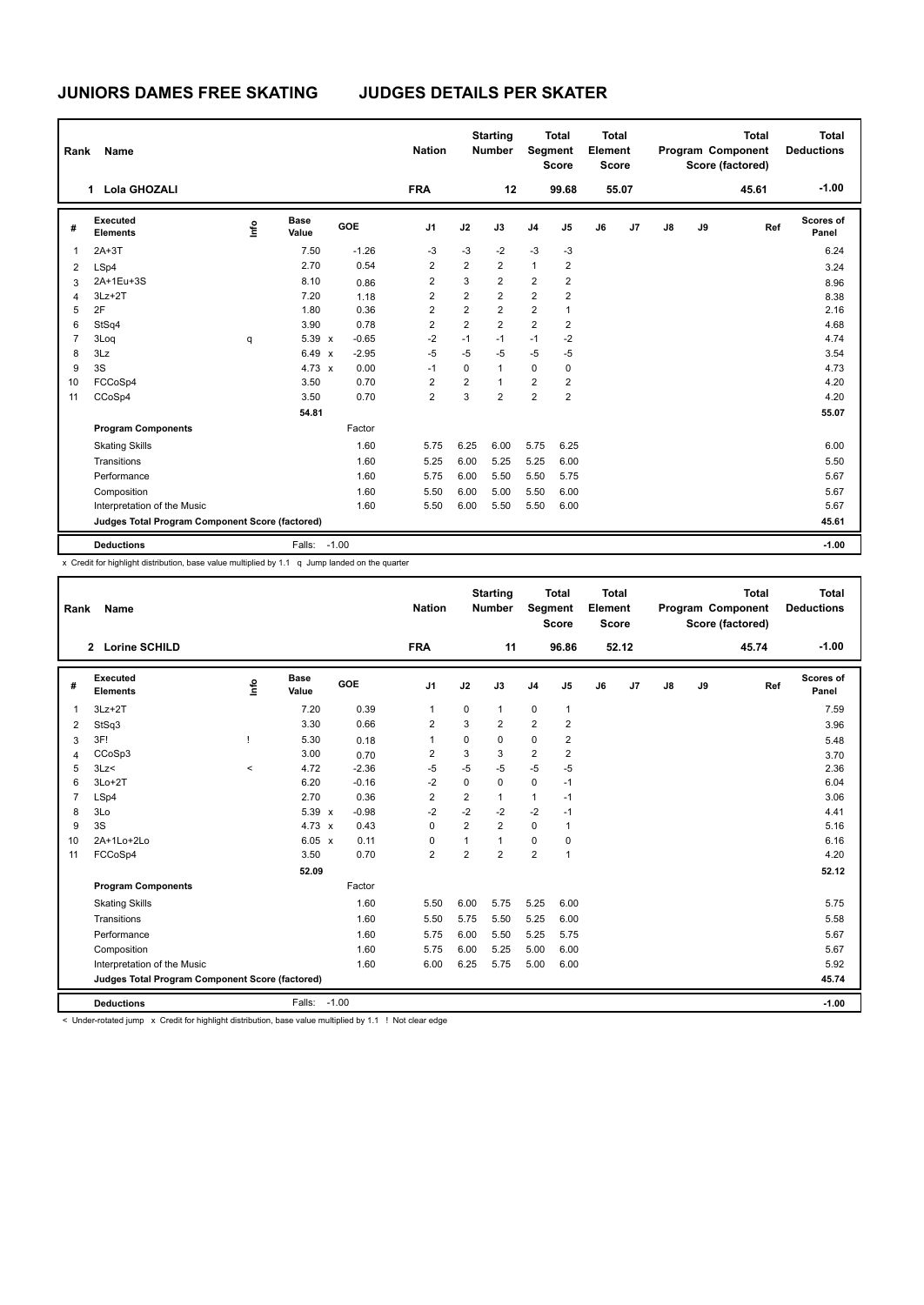| Rank           | Name                                            |                                  |                      |         | <b>Nation</b>  |                | <b>Starting</b><br><b>Number</b> | Segment        | <b>Total</b><br><b>Score</b> | <b>Total</b><br>Element<br><b>Score</b> |       |               |    | <b>Total</b><br>Program Component<br>Score (factored) | <b>Total</b><br><b>Deductions</b> |
|----------------|-------------------------------------------------|----------------------------------|----------------------|---------|----------------|----------------|----------------------------------|----------------|------------------------------|-----------------------------------------|-------|---------------|----|-------------------------------------------------------|-----------------------------------|
|                | <b>Eve DUBECQ</b><br>3                          |                                  |                      |         | <b>FRA</b>     |                | 10                               |                | 90.29                        |                                         | 49.76 |               |    | 42.53                                                 | $-2.00$                           |
| #              | Executed<br><b>Elements</b>                     | $\mathop{\mathsf{Int}}\nolimits$ | <b>Base</b><br>Value | GOE     | J <sub>1</sub> | J2             | J3                               | J <sub>4</sub> | J5                           | J6                                      | J7    | $\mathsf{J}8$ | J9 | Ref                                                   | Scores of<br>Panel                |
| $\overline{1}$ | 3Lz                                             |                                  | 5.90                 | 0.00    | 0              | 0              | $-1$                             | $\mathbf{1}$   | 0                            |                                         |       |               |    |                                                       | 5.90                              |
| $\overline{2}$ | 3Lo                                             |                                  | 4.90                 | $-2.45$ | $-5$           | $-5$           | $-5$                             | $-5$           | $-5$                         |                                         |       |               |    |                                                       | 2.45                              |
| 3              | FCCoSp4                                         |                                  | 3.50                 | 0.47    | 1              | 1              | $\overline{2}$                   | $\mathbf{1}$   | $\overline{2}$               |                                         |       |               |    |                                                       | 3.97                              |
| $\overline{4}$ | 1A+1Eu+3S                                       |                                  | 5.90                 | 0.57    | 1              | $\overline{2}$ | $\overline{2}$                   | $\mathbf{1}$   | $\overline{1}$               |                                         |       |               |    |                                                       | 6.47                              |
| 5              | 3S                                              |                                  | 4.30                 | $-2.15$ | $-5$           | $-5$           | $-5$                             | $-5$           | $-5$                         |                                         |       |               |    |                                                       | 2.15                              |
| 6              | LSp4                                            |                                  | 2.70                 | 0.54    | $\overline{2}$ | $\mathbf{1}$   | $\overline{2}$                   | $\overline{2}$ | $\overline{2}$               |                                         |       |               |    |                                                       | 3.24                              |
| $\overline{7}$ | $3Lo+2T$                                        |                                  | 6.82 x               | 0.65    | $\overline{2}$ | $\overline{1}$ | $\overline{2}$                   | $\mathbf{1}$   | $\mathbf 0$                  |                                         |       |               |    |                                                       | 7.47                              |
| 8              | $3T+2T$                                         |                                  | 6.05 x               | 0.28    | 1              | 1              | $\mathbf{1}$                     | 0              | 0                            |                                         |       |               |    |                                                       | 6.33                              |
| 9              | 2A                                              |                                  | $3.63 \times$        | 0.22    | $\mathbf 0$    | 1              | $\mathbf{1}$                     | 1              | $\mathbf 0$                  |                                         |       |               |    |                                                       | 3.85                              |
| 10             | StSq3                                           |                                  | 3.30                 | 0.66    | $\overline{2}$ | $\overline{2}$ | 3                                | $\mathbf{1}$   | $\overline{2}$               |                                         |       |               |    |                                                       | 3.96                              |
| 11             | CCoSp4                                          |                                  | 3.50                 | 0.47    | $\mathbf{1}$   | 1              | $\overline{2}$                   | $\mathbf{1}$   | $\overline{2}$               |                                         |       |               |    |                                                       | 3.97                              |
|                |                                                 |                                  | 50.50                |         |                |                |                                  |                |                              |                                         |       |               |    |                                                       | 49.76                             |
|                | <b>Program Components</b>                       |                                  |                      | Factor  |                |                |                                  |                |                              |                                         |       |               |    |                                                       |                                   |
|                | <b>Skating Skills</b>                           |                                  |                      | 1.60    | 5.00           | 5.25           | 5.50                             | 5.25           | 5.50                         |                                         |       |               |    |                                                       | 5.33                              |
|                | Transitions                                     |                                  |                      | 1.60    | 5.00           | 5.00           | 5.25                             | 5.00           | 5.50                         |                                         |       |               |    |                                                       | 5.08                              |
|                | Performance                                     |                                  |                      | 1.60    | 5.50           | 5.25           | 5.25                             | 5.00           | 5.25                         |                                         |       |               |    |                                                       | 5.25                              |
|                | Composition                                     |                                  |                      | 1.60    | 6.00           | 5.50           | 5.00                             | 5.25           | 5.50                         |                                         |       |               |    |                                                       | 5.42                              |
|                | Interpretation of the Music                     |                                  |                      | 1.60    | 5.75           | 5.50           | 5.50                             | 5.00           | 5.50                         |                                         |       |               |    |                                                       | 5.50                              |
|                | Judges Total Program Component Score (factored) |                                  |                      |         |                |                |                                  |                |                              |                                         |       |               |    |                                                       | 42.53                             |
|                | <b>Deductions</b>                               |                                  | Falls:               | $-2.00$ |                |                |                                  |                |                              |                                         |       |               |    |                                                       | $-2.00$                           |

x Credit for highlight distribution, base value multiplied by 1.1

| Rank           | Name                                            |      |                      |         | <b>Nation</b>  |                | <b>Starting</b><br><b>Number</b> | Segment        | <b>Total</b><br><b>Score</b> | Total<br>Element<br><b>Score</b> |       |    |    | <b>Total</b><br>Program Component<br>Score (factored) | Total<br><b>Deductions</b> |
|----------------|-------------------------------------------------|------|----------------------|---------|----------------|----------------|----------------------------------|----------------|------------------------------|----------------------------------|-------|----|----|-------------------------------------------------------|----------------------------|
|                | 4 Alice CASALENGO                               |      |                      |         | <b>FRA</b>     |                | $\mathbf{2}$                     |                | 77.55                        |                                  | 41.02 |    |    | 36.53                                                 | 0.00                       |
| #              | Executed<br><b>Elements</b>                     | lnfo | <b>Base</b><br>Value | GOE     | J <sub>1</sub> | J2             | J3                               | J <sub>4</sub> | J <sub>5</sub>               | J6                               | J7    | J8 | J9 | Ref                                                   | Scores of<br>Panel         |
| $\mathbf{1}$   | 2A+2T+2Lo                                       |      | 6.30                 | 0.66    | $\overline{2}$ | 2              | 3                                | $\overline{2}$ | $\overline{2}$               |                                  |       |    |    |                                                       | 6.96                       |
| 2              | 3T                                              |      | 4.20                 | 0.42    | $\mathbf{1}$   | $\mathbf{1}$   | $\overline{2}$                   | $\mathbf{1}$   | 0                            |                                  |       |    |    |                                                       | 4.62                       |
| 3              | 3Lo                                             |      | 4.90                 | 0.49    | $\mathbf{1}$   |                | $\mathbf{1}$                     | $\mathbf{1}$   | $\overline{1}$               |                                  |       |    |    |                                                       | 5.39                       |
| $\overline{4}$ | CSSp4                                           |      | 3.00                 | 0.80    | $\overline{2}$ | $\overline{2}$ | 3                                | 3              | 3                            |                                  |       |    |    |                                                       | 3.80                       |
| 5              | 2A                                              |      | 3.30                 | 0.77    | $\overline{2}$ | 3              | 3                                | $\mathbf{1}$   | $\overline{2}$               |                                  |       |    |    |                                                       | 4.07                       |
| 6              | 1F!                                             | ı    | 0.50                 | $-0.07$ | $-1$           | $-2$           | $-2$                             | $-1$           | $-1$                         |                                  |       |    |    |                                                       | 0.43                       |
| $\overline{7}$ | CCoSp4                                          |      | 3.50                 | 0.70    | $\overline{2}$ | $\overline{2}$ | 3                                | 2              | $\overline{2}$               |                                  |       |    |    |                                                       | 4.20                       |
| 8              | $2Lz+2T$                                        |      | $3.74 \times$        | 0.35    | $\overline{2}$ | $\overline{2}$ | $\overline{2}$                   | $\mathbf{1}$   | $\mathbf{1}$                 |                                  |       |    |    |                                                       | 4.09                       |
| 9              | StSq3                                           |      | 3.30                 | 0.11    | $\mathbf 0$    | $\mathbf{1}$   | $\overline{2}$                   | $\mathbf 0$    | 0                            |                                  |       |    |    |                                                       | 3.41                       |
| 10             | $1F!+1Lo$                                       | т    | $1.10 \times$        | $-0.22$ | $-5$           | $-2$           | $-5$                             | $-5$           | $-3$                         |                                  |       |    |    |                                                       | 0.88                       |
| 11             | FCCSp3                                          |      | 2.80                 | 0.37    | $\mathbf{1}$   | $\overline{2}$ | $\overline{2}$                   | $\overline{1}$ | $\mathbf{1}$                 |                                  |       |    |    |                                                       | 3.17                       |
|                |                                                 |      | 36.64                |         |                |                |                                  |                |                              |                                  |       |    |    |                                                       | 41.02                      |
|                | <b>Program Components</b>                       |      |                      | Factor  |                |                |                                  |                |                              |                                  |       |    |    |                                                       |                            |
|                | <b>Skating Skills</b>                           |      |                      | 1.60    | 4.50           | 4.75           | 5.25                             | 5.00           | 5.00                         |                                  |       |    |    |                                                       | 4.92                       |
|                | Transitions                                     |      |                      | 1.60    | 3.75           | 4.25           | 4.75                             | 4.50           | 4.25                         |                                  |       |    |    |                                                       | 4.33                       |
|                | Performance                                     |      |                      | 1.60    | 4.25           | 4.50           | 5.00                             | 4.75           | 4.50                         |                                  |       |    |    |                                                       | 4.58                       |
|                | Composition                                     |      |                      | 1.60    | 4.50           | 4.25           | 4.50                             | 4.75           | 4.50                         |                                  |       |    |    |                                                       | 4.50                       |
|                | Interpretation of the Music                     |      |                      | 1.60    | 4.50           | 4.50           | 5.25                             | 4.50           | 4.50                         |                                  |       |    |    |                                                       | 4.50                       |
|                | Judges Total Program Component Score (factored) |      |                      |         |                |                |                                  |                |                              |                                  |       |    |    |                                                       | 36.53                      |
|                | <b>Deductions</b>                               |      |                      |         |                |                |                                  |                |                              |                                  |       |    |    |                                                       | 0.00                       |

x Credit for highlight distribution, base value multiplied by 1.1 ! Not clear edge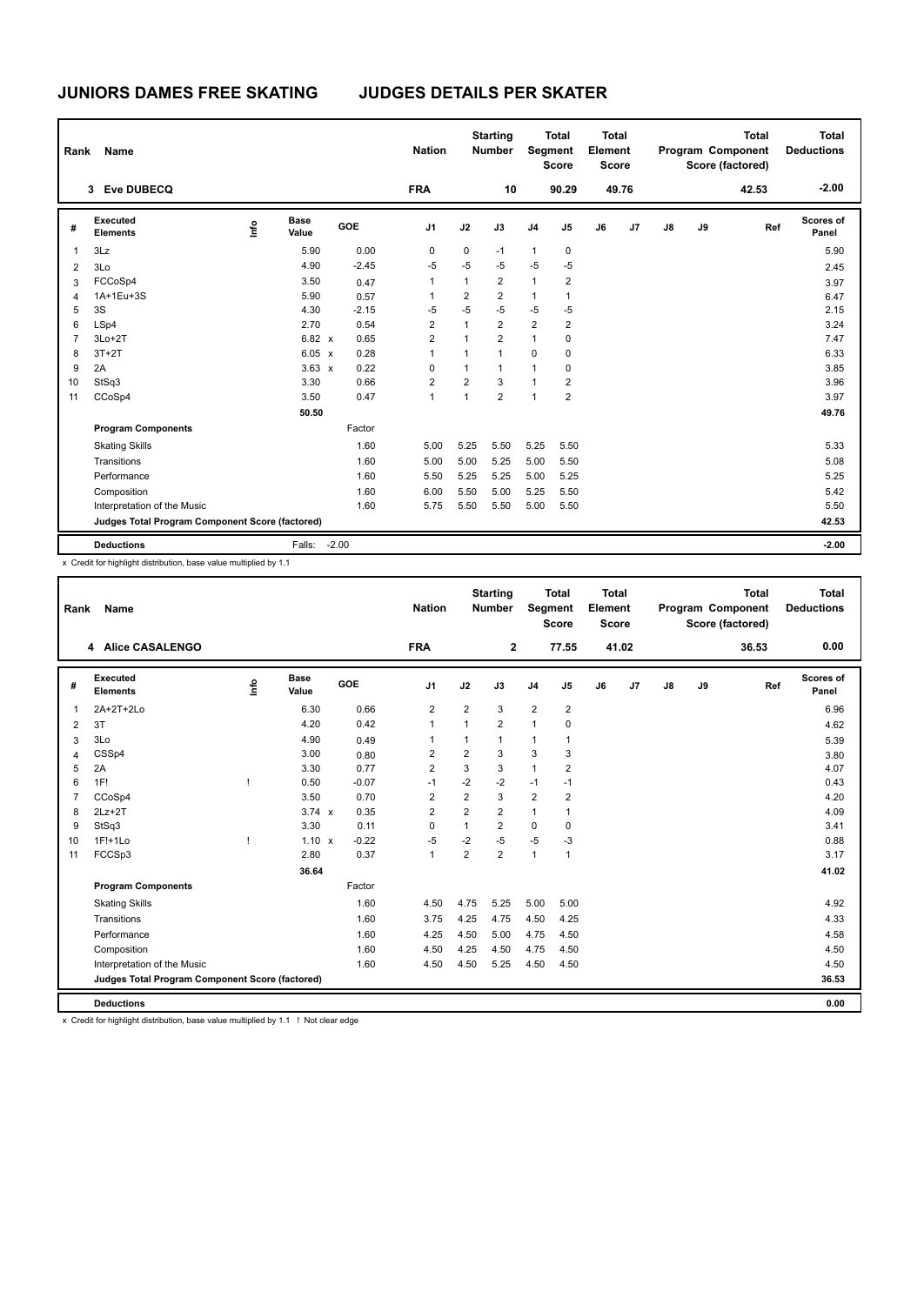| Rank           | <b>Name</b>                                     |                          |                      |         | <b>Nation</b>  |                | <b>Starting</b><br><b>Number</b> |                | <b>Total</b><br>Segment<br><b>Score</b> | Total<br>Element<br><b>Score</b> |       |               |    | <b>Total</b><br>Program Component<br>Score (factored) | Total<br><b>Deductions</b> |
|----------------|-------------------------------------------------|--------------------------|----------------------|---------|----------------|----------------|----------------------------------|----------------|-----------------------------------------|----------------------------------|-------|---------------|----|-------------------------------------------------------|----------------------------|
|                | 5 Sophie SPRUNG                                 |                          |                      |         | <b>FRA</b>     |                | 9                                |                | 75.76                                   |                                  | 38.69 |               |    | 37.07                                                 | 0.00                       |
| #              | Executed<br><b>Elements</b>                     | ۴                        | <b>Base</b><br>Value | GOE     | J <sub>1</sub> | J2             | J3                               | J <sub>4</sub> | J5                                      | J6                               | J7    | $\mathsf{J}8$ | J9 | Ref                                                   | Scores of<br>Panel         |
| $\overline{1}$ | $3Lo+2T$                                        |                          | 6.20                 | $-0.16$ | $-1$           | $\mathbf{1}$   | 0                                | 0              | $-1$                                    |                                  |       |               |    |                                                       | 6.04                       |
| $\overline{2}$ | 2Lz                                             |                          | 2.10                 | 0.21    | 1              | 1              | $\overline{2}$                   | $\mathbf{1}$   | $\mathbf{1}$                            |                                  |       |               |    |                                                       | 2.31                       |
| 3              | 2F!<                                            | $\overline{\phantom{a}}$ | 1.44                 | $-0.72$ | $-5$           | $-5$           | $-4$                             | $-5$           | $-5$                                    |                                  |       |               |    |                                                       | 0.72                       |
| 4              | 2A                                              |                          | 3.30                 | 0.22    | 0              | $\mathbf{1}$   | $\mathbf{1}$                     | $\mathbf{1}$   | 0                                       |                                  |       |               |    |                                                       | 3.52                       |
| 5              | CCoSp4                                          |                          | 3.50                 | 0.82    | 3              | $\overline{2}$ | 3                                | $\mathbf{1}$   | $\overline{2}$                          |                                  |       |               |    |                                                       | 4.32                       |
| 6              | 1Lo                                             |                          | 0.55 x               | 0.00    | 0              | $\mathbf 0$    | 0                                | $\mathbf 0$    | 0                                       |                                  |       |               |    |                                                       | 0.55                       |
| $\overline{7}$ | 2A+1Eu+2F                                       |                          | $6.16 \times$        | 0.33    | 0              | $\mathbf{1}$   | $\mathbf{1}$                     | $\mathbf{1}$   | 1                                       |                                  |       |               |    |                                                       | 6.49                       |
| 8              | $2Lz+2T$                                        |                          | $3.74 \times$        | 0.14    | 0              | 1              | $\overline{2}$                   | $\mathbf{1}$   | $\mathbf 0$                             |                                  |       |               |    |                                                       | 3.88                       |
| 9              | FCCoSp4                                         |                          | 3.50                 | 0.58    | 1              | $\overline{2}$ | 3                                | $\overline{2}$ | 1                                       |                                  |       |               |    |                                                       | 4.08                       |
| 10             | StSq3                                           |                          | 3.30                 | 0.33    | 0              | $\mathbf{1}$   | $\overline{2}$                   | $\mathbf{1}$   | 1                                       |                                  |       |               |    |                                                       | 3.63                       |
| 11             | LSp4                                            |                          | 2.70                 | 0.45    | $\overline{2}$ | 1              | $\overline{2}$                   | $\mathbf{1}$   | $\overline{2}$                          |                                  |       |               |    |                                                       | 3.15                       |
|                |                                                 |                          | 36.49                |         |                |                |                                  |                |                                         |                                  |       |               |    |                                                       | 38.69                      |
|                | <b>Program Components</b>                       |                          |                      | Factor  |                |                |                                  |                |                                         |                                  |       |               |    |                                                       |                            |
|                | <b>Skating Skills</b>                           |                          |                      | 1.60    | 4.50           | 5.50           | 5.00                             | 4.75           | 5.00                                    |                                  |       |               |    |                                                       | 4.92                       |
|                | Transitions                                     |                          |                      | 1.60    | 4.50           | 4.50           | 4.75                             | 4.75           | 4.75                                    |                                  |       |               |    |                                                       | 4.67                       |
|                | Performance                                     |                          |                      | 1.60    | 4.25           | 4.50           | 4.75                             | 4.50           | 4.75                                    |                                  |       |               |    |                                                       | 4.58                       |
|                | Composition                                     |                          |                      | 1.60    | 4.25           | 4.50           | 4.50                             | 4.50           | 4.75                                    |                                  |       |               |    |                                                       | 4.50                       |
|                | Interpretation of the Music                     |                          |                      | 1.60    | 4.50           | 4.25           | 5.00                             | 4.50           | 4.50                                    |                                  |       |               |    |                                                       | 4.50                       |
|                | Judges Total Program Component Score (factored) |                          |                      |         |                |                |                                  |                |                                         |                                  |       |               |    |                                                       | 37.07                      |
|                | <b>Deductions</b>                               |                          |                      |         |                |                |                                  |                |                                         |                                  |       |               |    |                                                       | 0.00                       |

< Under-rotated jump x Credit for highlight distribution, base value multiplied by 1.1 ! Not clear edge

| Rank            | <b>Name</b>                                     |                          |                      |         | <b>Nation</b>  |              | <b>Starting</b><br><b>Number</b> | Segment        | <b>Total</b><br><b>Score</b> | Total<br>Element<br><b>Score</b> |       |    |    | <b>Total</b><br>Program Component<br>Score (factored) | Total<br><b>Deductions</b> |
|-----------------|-------------------------------------------------|--------------------------|----------------------|---------|----------------|--------------|----------------------------------|----------------|------------------------------|----------------------------------|-------|----|----|-------------------------------------------------------|----------------------------|
|                 | Lisa DE FREITAS PERESTRELO<br>6                 |                          |                      |         | <b>FRA</b>     |              | $\overline{7}$                   |                | 75.44                        |                                  | 37.97 |    |    | 37.47                                                 | 0.00                       |
| #               | Executed<br><b>Elements</b>                     | ١nf٥                     | <b>Base</b><br>Value | GOE     | J <sub>1</sub> | J2           | J3                               | J <sub>4</sub> | J <sub>5</sub>               | J6                               | J7    | J8 | J9 | Ref                                                   | Scores of<br>Panel         |
| $\overline{1}$  | 3F<                                             | $\overline{\phantom{a}}$ | 4.24                 | $-0.85$ | $-2$           | $-2$         | $-2$                             | $-2$           | $-3$                         |                                  |       |    |    |                                                       | 3.39                       |
| 2               | 2A                                              |                          | 3.30                 | 0.33    | $\mathbf{1}$   | $\Omega$     | $\mathbf{1}$                     | $\overline{1}$ | $\mathbf{1}$                 |                                  |       |    |    |                                                       | 3.63                       |
| 3               | $2Lz + 2Lo$                                     |                          | 3.80                 | 0.21    | $\overline{1}$ | 1            | $\overline{2}$                   | $\mathbf{1}$   | $\mathbf{1}$                 |                                  |       |    |    |                                                       | 4.01                       |
| 4               | 2A                                              |                          | 3.30                 | 0.11    | 0              | $\mathbf{1}$ | 0                                | $\mathbf{1}$   | 0                            |                                  |       |    |    |                                                       | 3.41                       |
| 5               | CCoSp4                                          |                          | 3.50                 | 0.58    | $\overline{2}$ | 1            | $\overline{2}$                   | $\mathbf 0$    | $\overline{2}$               |                                  |       |    |    |                                                       | 4.08                       |
| 6               | StSq3                                           |                          | 3.30                 | 0.44    | $\overline{2}$ | $\mathbf{1}$ | $\overline{2}$                   | $\mathbf{1}$   | 1                            |                                  |       |    |    |                                                       | 3.74                       |
| $\overline{7}$  | FCSp4                                           |                          | 3.20                 | 0.21    | $\Omega$       | $\mathbf{1}$ | $\Omega$                         | $\mathbf{1}$   | 1                            |                                  |       |    |    |                                                       | 3.41                       |
| 8               | 2Lz<<                                           | <<                       | $0.66 \times$        | $-0.26$ | $-5$           | $-4$         | $-5$                             | $-3$           | $-4$                         |                                  |       |    |    |                                                       | 0.40                       |
| 9               | $2F+2T+2Lo$                                     |                          | $5.28 \times$        | 0.12    | $\Omega$       | $\mathbf{1}$ | 1                                | $\mathbf{1}$   | 0                            |                                  |       |    |    |                                                       | 5.40                       |
| 10 <sup>1</sup> | $2F+2T$                                         |                          | 3.41 x               | 0.12    | $\overline{1}$ | 1            | $\overline{1}$                   | $\Omega$       | 0                            |                                  |       |    |    |                                                       | 3.53                       |
| 11              | LSp4                                            |                          | 2.70                 | 0.27    | $\overline{2}$ | $\mathbf{1}$ | 1                                | $\overline{1}$ | $\mathbf{1}$                 |                                  |       |    |    |                                                       | 2.97                       |
|                 |                                                 |                          | 36.69                |         |                |              |                                  |                |                              |                                  |       |    |    |                                                       | 37.97                      |
|                 | <b>Program Components</b>                       |                          |                      | Factor  |                |              |                                  |                |                              |                                  |       |    |    |                                                       |                            |
|                 | <b>Skating Skills</b>                           |                          |                      | 1.60    | 5.00           | 4.75         | 5.25                             | 4.25           | 4.50                         |                                  |       |    |    |                                                       | 4.75                       |
|                 | Transitions                                     |                          |                      | 1.60    | 4.50           | 4.50         | 4.50                             | 4.25           | 4.50                         |                                  |       |    |    |                                                       | 4.50                       |
|                 | Performance                                     |                          |                      | 1.60    | 5.50           | 5.00         | 5.00                             | 4.50           | 4.75                         |                                  |       |    |    |                                                       | 4.92                       |
|                 | Composition                                     |                          |                      | 1.60    | 5.00           | 4.50         | 4.50                             | 4.50           | 4.50                         |                                  |       |    |    |                                                       | 4.50                       |
|                 | Interpretation of the Music                     |                          |                      | 1.60    | 5.25           | 4.75         | 5.00                             | 4.50           | 4.50                         |                                  |       |    |    |                                                       | 4.75                       |
|                 | Judges Total Program Component Score (factored) |                          |                      |         |                |              |                                  |                |                              |                                  |       |    |    |                                                       | 37.47                      |
|                 | <b>Deductions</b>                               |                          |                      |         |                |              |                                  |                |                              |                                  |       |    |    |                                                       | 0.00                       |

< Under-rotated jump << Downgraded jump x Credit for highlight distribution, base value multiplied by 1.1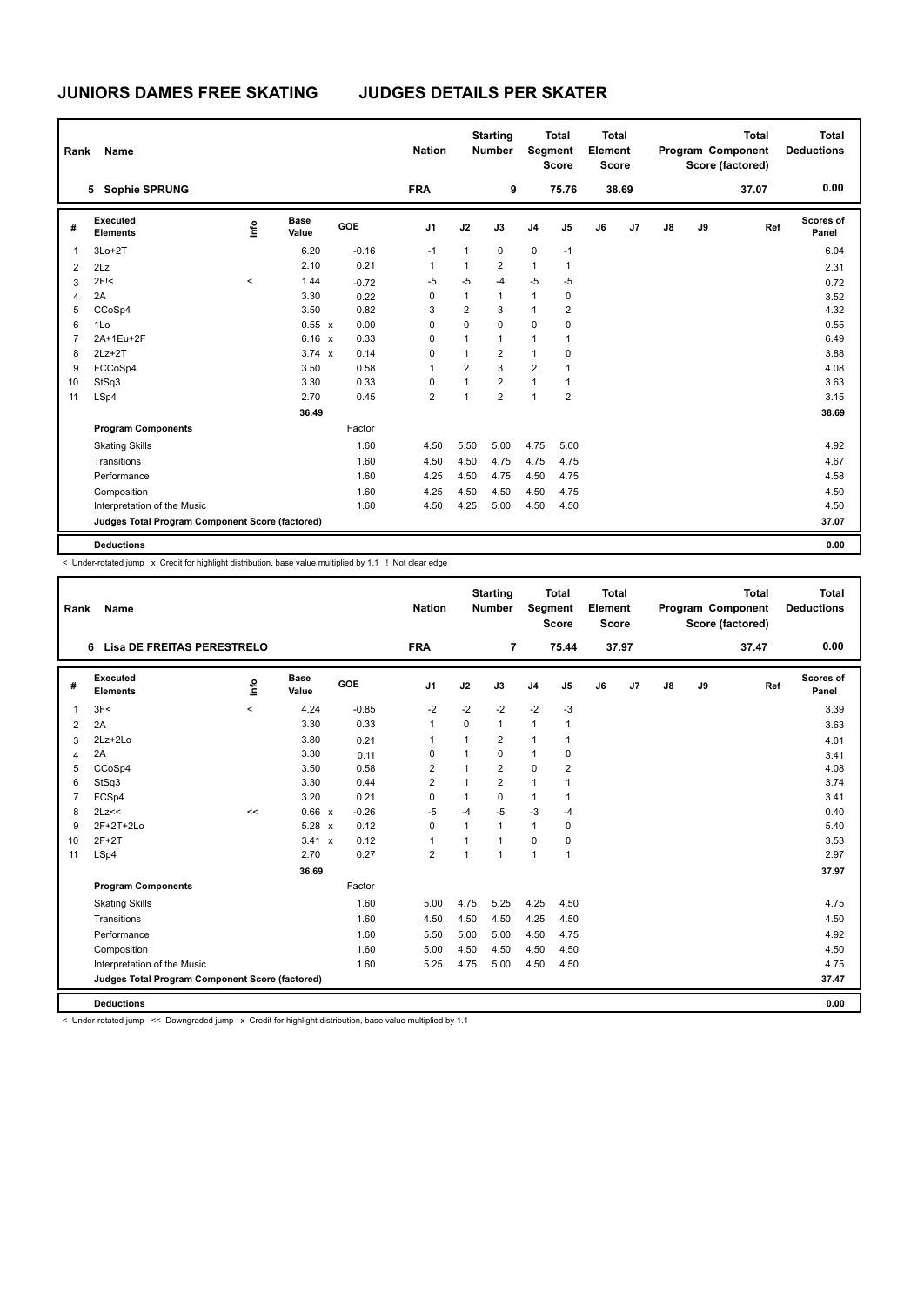| Rank           | <b>Name</b>                                     |              |                      |            | <b>Nation</b>  |                | <b>Starting</b><br><b>Number</b> |                | <b>Total</b><br><b>Segment</b><br><b>Score</b> | <b>Total</b><br>Element<br><b>Score</b> |       |    |    | <b>Total</b><br>Program Component<br>Score (factored) | <b>Total</b><br><b>Deductions</b> |
|----------------|-------------------------------------------------|--------------|----------------------|------------|----------------|----------------|----------------------------------|----------------|------------------------------------------------|-----------------------------------------|-------|----|----|-------------------------------------------------------|-----------------------------------|
|                | <b>Clemence MAYINDU</b><br>7                    |              |                      |            | <b>FRA</b>     |                | 8                                |                | 73.71                                          |                                         | 35.24 |    |    | 39.47                                                 | $-1.00$                           |
| #              | Executed<br><b>Elements</b>                     | lnfo         | <b>Base</b><br>Value | <b>GOE</b> | J <sub>1</sub> | J2             | J3                               | J <sub>4</sub> | J <sub>5</sub>                                 | J6                                      | J7    | J8 | J9 | Ref                                                   | Scores of<br>Panel                |
| $\overline{1}$ | 2A                                              |              | 3.30                 | 0.33       | 1              | 2              | $\mathbf{1}$                     | $\mathbf{1}$   | 0                                              |                                         |       |    |    |                                                       | 3.63                              |
| 2              | LSp4                                            |              | 2.70                 | 0.72       | 3              | 3              | $\overline{2}$                   | 2              | 3                                              |                                         |       |    |    |                                                       | 3.42                              |
| 3              | 3S+SEQ+2S*                                      | $\pmb{\ast}$ | 3.44                 | $-1.29$    | $-3$           | $-3$           | $-3$                             | $-3$           | $-3$                                           |                                         |       |    |    |                                                       | 2.15                              |
| $\overline{4}$ | $3Tq+2T$                                        | q            | 5.50                 | $-1.54$    | $-5$           | $-4$           | $-2$                             | $-5$           | $-2$                                           |                                         |       |    |    |                                                       | 3.96                              |
| 5              | CCoSp3                                          |              | 3.00                 | 0.50       | 1              | $\overline{2}$ | $\mathbf{1}$                     | $\overline{2}$ | $\overline{2}$                                 |                                         |       |    |    |                                                       | 3.50                              |
| 6              | 2A                                              |              | 3.30                 | 0.33       | 1              | $\overline{2}$ | $\mathbf{1}$                     | $\mathbf{1}$   | $\mathbf 0$                                    |                                         |       |    |    |                                                       | 3.63                              |
| $\overline{7}$ | 2F                                              |              | $1.98 \times$        | 0.18       | 1              | 0              | $\mathbf{1}$                     | 1              | $\overline{1}$                                 |                                         |       |    |    |                                                       | 2.16                              |
| 8              | 3T<                                             | $\,<$        | $3.70 \times$        | $-1.68$    | -5             | $-5$           | $-5$                             | $-5$           | $-5$                                           |                                         |       |    |    |                                                       | 2.02                              |
| 9              | StSq3                                           |              | 3.30                 | 0.88       | $\overline{2}$ | 1              | 3                                | 3              | 3                                              |                                         |       |    |    |                                                       | 4.18                              |
| 10             | $2F+2T$                                         |              | 3.41 x               | 0.06       | 0              | 1              | $\overline{1}$                   | $\mathbf 0$    | 0                                              |                                         |       |    |    |                                                       | 3.47                              |
| 11             | FSSp3                                           |              | 2.60                 | 0.52       | 2              | $\overline{2}$ | $\mathbf 0$                      | $\overline{2}$ | $\overline{2}$                                 |                                         |       |    |    |                                                       | 3.12                              |
|                |                                                 |              | 36.23                |            |                |                |                                  |                |                                                |                                         |       |    |    |                                                       | 35.24                             |
|                | <b>Program Components</b>                       |              |                      | Factor     |                |                |                                  |                |                                                |                                         |       |    |    |                                                       |                                   |
|                | <b>Skating Skills</b>                           |              |                      | 1.60       | 4.75           | 5.50           | 5.00                             | 4.75           | 5.25                                           |                                         |       |    |    |                                                       | 5.00                              |
|                | Transitions                                     |              |                      | 1.60       | 4.75           | 4.75           | 4.50                             | 4.50           | 5.25                                           |                                         |       |    |    |                                                       | 4.67                              |
|                | Performance                                     |              |                      | 1.60       | 5.00           | 5.00           | 5.00                             | 5.00           | 5.00                                           |                                         |       |    |    |                                                       | 5.00                              |
|                | Composition                                     |              |                      | 1.60       | 5.00           | 4.75           | 4.50                             | 4.75           | 5.25                                           |                                         |       |    |    |                                                       | 4.83                              |
|                | Interpretation of the Music                     |              |                      | 1.60       | 5.50           | 5.00           | 5.25                             | 5.00           | 5.25                                           |                                         |       |    |    |                                                       | 5.17                              |
|                | Judges Total Program Component Score (factored) |              |                      |            |                |                |                                  |                |                                                |                                         |       |    |    |                                                       | 39.47                             |
|                | <b>Deductions</b>                               |              | Falls:               | $-1.00$    |                |                |                                  |                |                                                |                                         |       |    |    |                                                       | $-1.00$                           |

< Under-rotated jump \* Invalid element x Credit for highlight distribution, base value multiplied by 1.1 q Jump landed on the quarter

| Rank           | <b>Name</b>                                     |      |                      |         | <b>Nation</b>  |                | <b>Starting</b><br><b>Number</b> | Segment        | <b>Total</b><br><b>Score</b> | <b>Total</b><br>Element<br><b>Score</b> |                |               |    | <b>Total</b><br>Program Component<br>Score (factored) | <b>Total</b><br><b>Deductions</b> |
|----------------|-------------------------------------------------|------|----------------------|---------|----------------|----------------|----------------------------------|----------------|------------------------------|-----------------------------------------|----------------|---------------|----|-------------------------------------------------------|-----------------------------------|
|                | Zoe RIMET<br>8                                  |      |                      |         | <b>FRA</b>     |                | 6                                |                | 72.76                        |                                         | 36.64          |               |    | 36.12                                                 | 0.00                              |
| #              | Executed<br><b>Elements</b>                     | lnfo | <b>Base</b><br>Value | GOE     | J <sub>1</sub> | J2             | J3                               | J <sub>4</sub> | J <sub>5</sub>               | J6                                      | J <sub>7</sub> | $\mathsf{J}8$ | J9 | Ref                                                   | Scores of<br>Panel                |
| $\overline{1}$ | 2A                                              |      | 3.30                 | 0.11    | $\mathbf 0$    | $\overline{2}$ | 1                                | $\mathbf 0$    | 0                            |                                         |                |               |    |                                                       | 3.41                              |
| 2              | 3S                                              |      | 4.30                 | 0.00    | 0              | $\Omega$       | 0                                | 0              | $\mathbf 0$                  |                                         |                |               |    |                                                       | 4.30                              |
| 3              | 2A                                              |      | 3.30                 | 0.33    | $\overline{1}$ | $\overline{2}$ | $\overline{2}$                   | 0              | 0                            |                                         |                |               |    |                                                       | 3.63                              |
| 4              | CSSp4                                           |      | 3.00                 | 0.00    | 0              | 0              | $\mathbf{1}$                     | 0              | 0                            |                                         |                |               |    |                                                       | 3.00                              |
| 5              | $2F+2T$                                         |      | 3.10                 | 0.24    | $\overline{2}$ | $\mathbf{1}$   | $\overline{2}$                   | $\mathbf{1}$   | $\mathbf{1}$                 |                                         |                |               |    |                                                       | 3.34                              |
| 6              | 2Lz                                             |      | 2.10                 | 0.28    | $\mathbf{1}$   | $\overline{2}$ | $\overline{2}$                   | $\overline{1}$ | $\mathbf{1}$                 |                                         |                |               |    |                                                       | 2.38                              |
| $\overline{7}$ | FCCoSp4                                         |      | 3.50                 | $-0.12$ | $-1$           | $\Omega$       | $\Omega$                         | $\mathbf{1}$   | $-1$                         |                                         |                |               |    |                                                       | 3.38                              |
| 8              | $2F+2T$                                         |      | $3.41 \times$        | 0.24    | $\mathbf{1}$   | $\overline{2}$ | $\overline{2}$                   | $\mathbf{1}$   | $\mathbf{1}$                 |                                         |                |               |    |                                                       | 3.65                              |
| 9              | StSq3                                           |      | 3.30                 | 0.22    | $\overline{1}$ | $\mathbf{1}$   | $\overline{2}$                   | $\Omega$       | $\mathbf 0$                  |                                         |                |               |    |                                                       | 3.52                              |
| 10             | 2Lz+1Eu+2S                                      |      | $4.29 \times$        | 0.14    | 0              | $\overline{2}$ | $\overline{2}$                   | $\mathbf 0$    | $\mathbf 0$                  |                                         |                |               |    |                                                       | 4.43                              |
| 11             | CoSp2V                                          |      | 1.50                 | 0.10    | $-2$           | $-1$           | 3                                | $\overline{1}$ | $\overline{2}$               |                                         |                |               |    |                                                       | 1.60                              |
|                |                                                 |      | 35.10                |         |                |                |                                  |                |                              |                                         |                |               |    |                                                       | 36.64                             |
|                | <b>Program Components</b>                       |      |                      | Factor  |                |                |                                  |                |                              |                                         |                |               |    |                                                       |                                   |
|                | <b>Skating Skills</b>                           |      |                      | 1.60    | 4.75           | 5.00           | 5.00                             | 4.75           | 4.75                         |                                         |                |               |    |                                                       | 4.83                              |
|                | Transitions                                     |      |                      | 1.60    | 4.25           | 4.75           | 4.50                             | 4.25           | 4.00                         |                                         |                |               |    |                                                       | 4.33                              |
|                | Performance                                     |      |                      | 1.60    | 4.50           | 5.00           | 4.75                             | 4.25           | 4.25                         |                                         |                |               |    |                                                       | 4.50                              |
|                | Composition                                     |      |                      | 1.60    | 4.00           | 4.75           | 4.50                             | 4.50           | 4.00                         |                                         |                |               |    |                                                       | 4.33                              |
|                | Interpretation of the Music                     |      |                      | 1.60    | 4.25           | 5.00           | 5.25                             | 4.50           | 4.25                         |                                         |                |               |    |                                                       | 4.58                              |
|                | Judges Total Program Component Score (factored) |      |                      |         |                |                |                                  |                |                              |                                         |                |               |    |                                                       | 36.12                             |
|                | <b>Deductions</b>                               |      |                      |         |                |                |                                  |                |                              |                                         |                |               |    |                                                       | 0.00                              |

x Credit for highlight distribution, base value multiplied by 1.1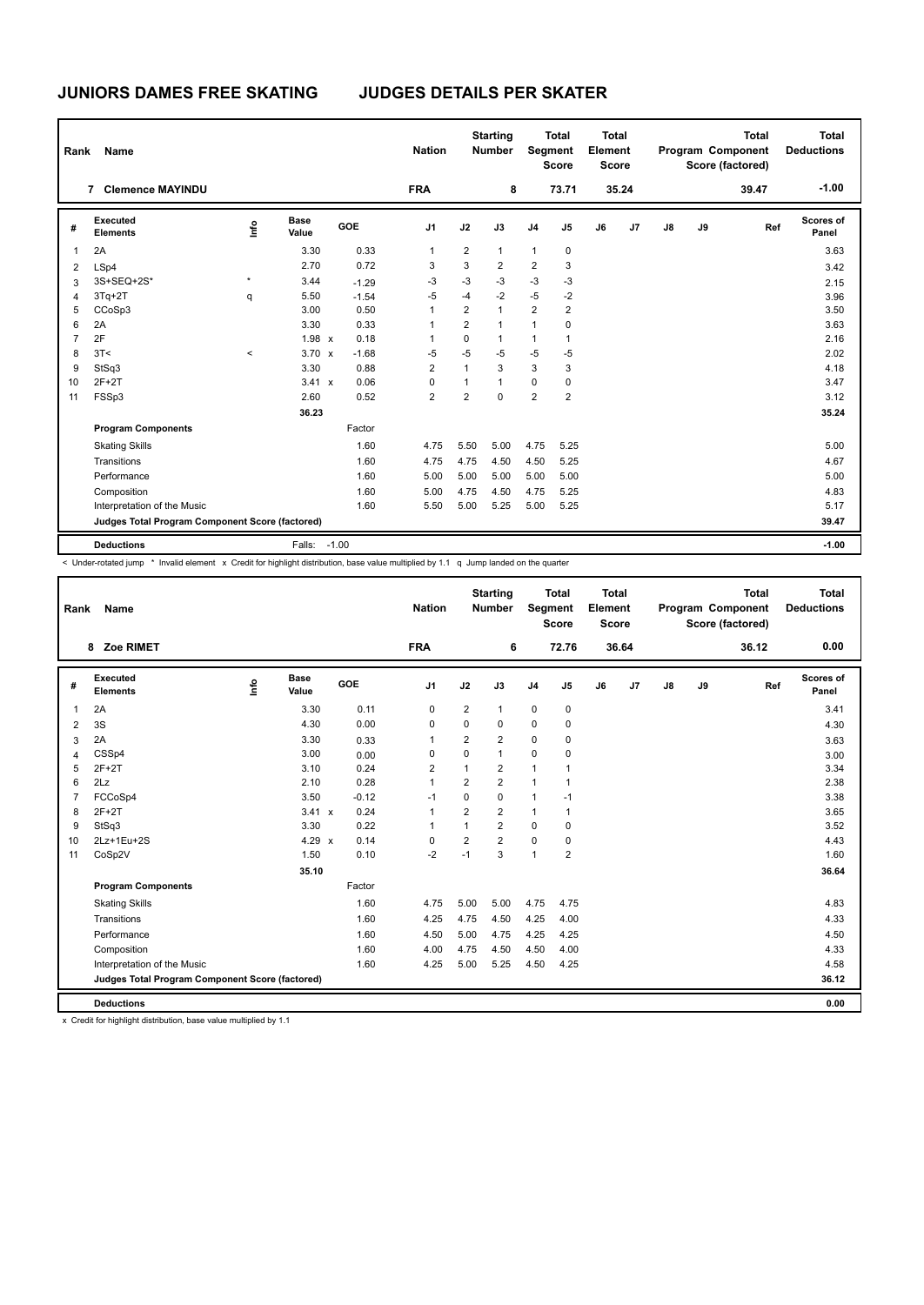| Rank           | Name                                            |         |                      |         |         | <b>Nation</b>  |                | <b>Starting</b><br><b>Number</b> |                | <b>Total</b><br>Segment<br><b>Score</b> | Total<br>Element<br><b>Score</b> |       |               |    | <b>Total</b><br>Program Component<br>Score (factored) | <b>Total</b><br><b>Deductions</b> |
|----------------|-------------------------------------------------|---------|----------------------|---------|---------|----------------|----------------|----------------------------------|----------------|-----------------------------------------|----------------------------------|-------|---------------|----|-------------------------------------------------------|-----------------------------------|
|                | <b>Faustine AMAT</b><br>9                       |         |                      |         |         | <b>FRA</b>     |                | 5                                |                | 71.41                                   |                                  | 38.41 |               |    | 34.00                                                 | $-1.00$                           |
| #              | Executed<br><b>Elements</b>                     | ۴       | <b>Base</b><br>Value |         | GOE     | J <sub>1</sub> | J2             | J3                               | J <sub>4</sub> | J5                                      | J6                               | J7    | $\mathsf{J}8$ | J9 | Ref                                                   | Scores of<br>Panel                |
| $\overline{1}$ | 2A+2T+2Lo                                       |         | 6.30                 |         | 0.44    | 2              | $\mathbf{1}$   | 2                                | $\mathbf{1}$   | 1                                       |                                  |       |               |    |                                                       | 6.74                              |
| 2              | 3T                                              |         | 4.20                 |         | 0.42    | 1              | $\overline{2}$ | $\mathbf{1}$                     | $\mathbf{1}$   | 1                                       |                                  |       |               |    |                                                       | 4.62                              |
| 3              | $3S+2T$                                         |         | 5.60                 |         | 0.29    | 0              | $\mathbf{1}$   | 1                                | $\mathbf 0$    | 1                                       |                                  |       |               |    |                                                       | 5.89                              |
| 4              | 3T+REP                                          |         | 2.94                 |         | 0.42    | 1              | $\overline{2}$ | 1                                | $\mathbf{1}$   | 1                                       |                                  |       |               |    |                                                       | 3.36                              |
| 5              | FCCoSp1                                         |         | 2.00                 |         | $-0.20$ | $-1$           | $-1$           | -1                               | 0              | $-2$                                    |                                  |       |               |    |                                                       | 1.80                              |
| 6              | 3S<                                             | $\,<\,$ | $3.78 \times$        |         | $-1.72$ | $-5$           | $-5$           | $-5$                             | $-5$           | $-5$                                    |                                  |       |               |    |                                                       | 2.06                              |
| $\overline{7}$ | 2A                                              |         | $3.63 \times$        |         | $-0.22$ | $-1$           | $\Omega$       | $-1$                             | $\mathbf 0$    | $-1$                                    |                                  |       |               |    |                                                       | 3.41                              |
| 8              | $2Lz+1T$                                        |         | $2.75 \times$        |         | 0.00    | $-1$           | $\Omega$       | $\Omega$                         | $\mathbf 0$    | $\mathbf 0$                             |                                  |       |               |    |                                                       | 2.75                              |
| 9              | StSq2                                           |         | 2.60                 |         | $-0.35$ | $-1$           | $-2$           | 1                                | $-1$           | $-2$                                    |                                  |       |               |    |                                                       | 2.25                              |
| 10             | CCoSp2                                          |         | 2.50                 |         | 0.17    | 1              | $-1$           | $\mathbf{1}$                     | 1              | 0                                       |                                  |       |               |    |                                                       | 2.67                              |
| 11             | FSSp3                                           |         | 2.60                 |         | 0.26    | 1              | 1              | $\overline{2}$                   | $\mathbf{1}$   | $\mathbf 0$                             |                                  |       |               |    |                                                       | 2.86                              |
|                |                                                 |         | 38.90                |         |         |                |                |                                  |                |                                         |                                  |       |               |    |                                                       | 38.41                             |
|                | <b>Program Components</b>                       |         |                      |         | Factor  |                |                |                                  |                |                                         |                                  |       |               |    |                                                       |                                   |
|                | <b>Skating Skills</b>                           |         |                      |         | 1.60    | 4.25           | 5.00           | 4.75                             | 4.50           | 4.50                                    |                                  |       |               |    |                                                       | 4.58                              |
|                | Transitions                                     |         |                      |         | 1.60    | 4.25           | 4.25           | 4.00                             | 4.25           | 4.00                                    |                                  |       |               |    |                                                       | 4.17                              |
|                | Performance                                     |         |                      |         | 1.60    | 3.75           | 4.75           | 4.50                             | 4.25           | 4.00                                    |                                  |       |               |    |                                                       | 4.25                              |
|                | Composition                                     |         |                      |         | 1.60    | 3.50           | 4.50           | 4.50                             | 4.25           | 4.00                                    |                                  |       |               |    |                                                       | 4.25                              |
|                | Interpretation of the Music                     |         |                      |         | 1.60    | 3.75           | 4.00           | 4.25                             | 4.25           | 3.75                                    |                                  |       |               |    |                                                       | 4.00                              |
|                | Judges Total Program Component Score (factored) |         |                      |         |         |                |                |                                  |                |                                         |                                  |       |               |    |                                                       | 34.00                             |
|                | <b>Deductions</b>                               |         | Falls:               | $-1.00$ |         |                |                |                                  |                |                                         |                                  |       |               |    |                                                       | $-1.00$                           |

< Under-rotated jump x Credit for highlight distribution, base value multiplied by 1.1 REP Jump repetition

| Rank           | Name                                            |                          |                      |         | <b>Nation</b>  |                | <b>Starting</b><br><b>Number</b> | Segment        | <b>Total</b><br><b>Score</b> | <b>Total</b><br>Element<br><b>Score</b> |       |    |    | <b>Total</b><br>Program Component<br>Score (factored) | <b>Total</b><br><b>Deductions</b> |
|----------------|-------------------------------------------------|--------------------------|----------------------|---------|----------------|----------------|----------------------------------|----------------|------------------------------|-----------------------------------------|-------|----|----|-------------------------------------------------------|-----------------------------------|
| 10             | Emma HIADLOVSKA                                 |                          |                      |         | <b>FRA</b>     |                | 4                                |                | 67.95                        |                                         | 31.56 |    |    | 36.39                                                 | 0.00                              |
| #              | Executed<br><b>Elements</b>                     | Lnfo                     | <b>Base</b><br>Value | GOE     | J <sub>1</sub> | J2             | J3                               | J <sub>4</sub> | $\mathsf{J}5$                | J6                                      | J7    | J8 | J9 | Ref                                                   | Scores of<br>Panel                |
| $\mathbf{1}$   | 2F!                                             |                          | 1.80                 | 0.00    | $\mathbf 0$    | $\mathbf 0$    | 0                                | $\pmb{0}$      | $\pmb{0}$                    |                                         |       |    |    |                                                       | 1.80                              |
| 2              | 2A<                                             | $\overline{\phantom{a}}$ | 2.64                 | $-0.53$ | $-2$           | $-1$           | $-2$                             | $-2$           | $-2$                         |                                         |       |    |    |                                                       | 2.11                              |
| 3              | 1A                                              |                          | 1.10                 | 0.07    | $\mathbf{1}$   | $\mathbf{1}$   | $\mathbf{1}$                     | $\mathbf 0$    | $\mathbf 0$                  |                                         |       |    |    |                                                       | 1.17                              |
| $\overline{4}$ | 2F!+2Lo                                         | т                        | 3.50                 | $-0.18$ | -3             | $-1$           | 0                                | $-1$           | $-1$                         |                                         |       |    |    |                                                       | 3.32                              |
| 5              | CCoSp3                                          |                          | 3.00                 | 0.80    | 3              | $-1$           | 3                                | 3              | $\overline{2}$               |                                         |       |    |    |                                                       | 3.80                              |
| 6              | 2Lo                                             |                          | $1.87 \times$        | 0.23    | 2              | 1              | $\overline{2}$                   | $\mathbf{1}$   | $\mathbf{1}$                 |                                         |       |    |    |                                                       | 2.10                              |
| $\overline{7}$ | $2Lz+2T$                                        |                          | $3.74 \times$        | 0.14    | 1              | 1              | $\mathbf{1}$                     | $\mathbf 0$    | $-1$                         |                                         |       |    |    |                                                       | 3.88                              |
| 8              | 2Lz+1Eu+2S                                      |                          | $4.29 \times$        | 0.00    | 0              | $\Omega$       | 0                                | $\mathbf 0$    | $\mathbf 0$                  |                                         |       |    |    |                                                       | 4.29                              |
| 9              | FCCoSp4                                         |                          | 3.50                 | $-0.12$ | $\Omega$       | $\Omega$       | $-1$                             | $\mathbf 0$    | $-1$                         |                                         |       |    |    |                                                       | 3.38                              |
| 10             | StSq2                                           |                          | 2.60                 | 0.35    | $\overline{2}$ |                | $\overline{2}$                   | $\mathbf{1}$   | 1                            |                                         |       |    |    |                                                       | 2.95                              |
| 11             | CSp3                                            |                          | 2.30                 | 0.46    | 3              | $\overline{2}$ | $\overline{2}$                   | $\overline{1}$ | $\overline{2}$               |                                         |       |    |    |                                                       | 2.76                              |
|                |                                                 |                          | 30.34                |         |                |                |                                  |                |                              |                                         |       |    |    |                                                       | 31.56                             |
|                | <b>Program Components</b>                       |                          |                      | Factor  |                |                |                                  |                |                              |                                         |       |    |    |                                                       |                                   |
|                | <b>Skating Skills</b>                           |                          |                      | 1.60    | 4.75           | 4.50           | 5.00                             | 4.50           | 4.00                         |                                         |       |    |    |                                                       | 4.58                              |
|                | Transitions                                     |                          |                      | 1.60    | 4.50           | 4.50           | 4.25                             | 4.00           | 4.25                         |                                         |       |    |    |                                                       | 4.33                              |
|                | Performance                                     |                          |                      | 1.60    | 5.50           | 5.00           | 5.25                             | 4.25           | 4.00                         |                                         |       |    |    |                                                       | 4.83                              |
|                | Composition                                     |                          |                      | 1.60    | 5.25           | 4.50           | 4.50                             | 4.25           | 4.25                         |                                         |       |    |    |                                                       | 4.42                              |
|                | Interpretation of the Music                     |                          |                      | 1.60    | 5.00           | 4.50           | 4.75                             | 4.25           | 4.50                         |                                         |       |    |    |                                                       | 4.58                              |
|                | Judges Total Program Component Score (factored) |                          |                      |         |                |                |                                  |                |                              |                                         |       |    |    |                                                       | 36.39                             |
|                | <b>Deductions</b>                               |                          |                      |         |                |                |                                  |                |                              |                                         |       |    |    |                                                       | 0.00                              |

< Under-rotated jump x Credit for highlight distribution, base value multiplied by 1.1 ! Not clear edge